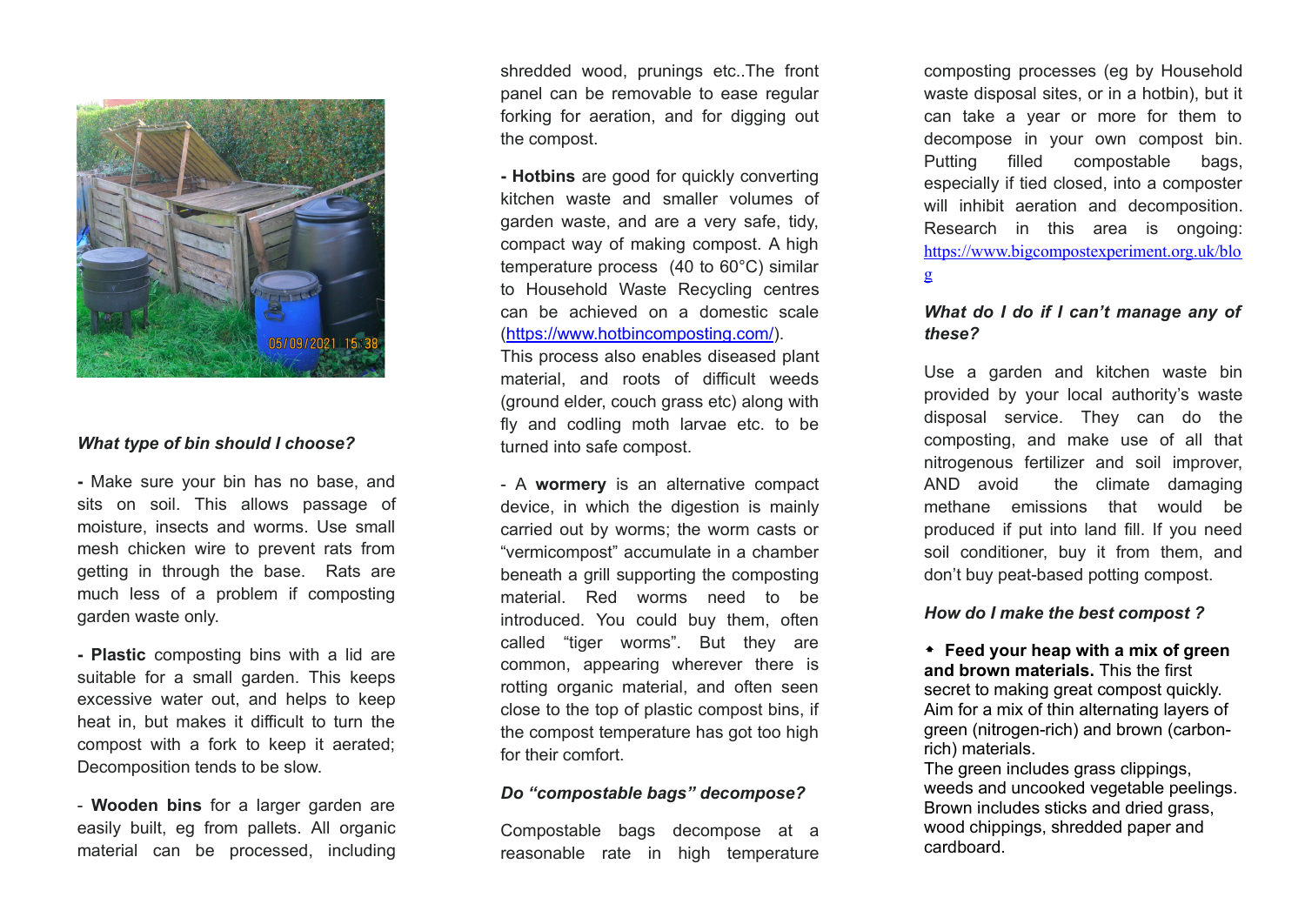! **Shred your material thinly.** This is the second rule for making great compost. The finer the material is shredded before it goes on, the quicker it will rot. Get this right and your heap should build up quite a temperature, killing off any weed seeds.

! **What not to compost in a wildlifefriendly bin.** Don't include meat, cooked food (bread, cooked rice, leftovers etc), dairy products or pet waste. Avoid these, and the risk of rats using your heap are very small.

if it rains. You could use an old offcut of carpet or some wood. Turning the contents with a fork can help speed up the decomposition.

Then you can return all the goodness of this wholesome compost back to your garden, within a year, sometimes less.

This table show the relative rates of digestion of different organic wastes .



| speed of waste digestion by bacteria                                                                                               |                                                                                                           |                                                                                           |
|------------------------------------------------------------------------------------------------------------------------------------|-----------------------------------------------------------------------------------------------------------|-------------------------------------------------------------------------------------------|
| easy (fast)                                                                                                                        | medium                                                                                                    | hard (slow)                                                                               |
| chicken pellets<br>blood and bone meal<br>nettles and comfrey<br>vegetables and peelings<br>fruit and peelings<br>grass clippings* | straw/hay<br>manures<br>tea bags<br>compostable bags                                                      | shells (fish and eggs)<br>sawdust & wood shavings<br>twigs and branches<br>coffee grounds |
|                                                                                                                                    | <b>Items That Require Shredding</b><br>printed & office paper<br>glossy magazines<br>corrugated cardboard | <b>Items That Require Shredding</b><br>leaves<br>newspaper<br>cereal packets and card     |
| ONLY Add The Following When HOT Composting $(40-60^{\circ}c)$                                                                      |                                                                                                           |                                                                                           |
| cooked food waste<br>meat & fish (inc skins)<br>leftovers (inc pet food)<br>pasta & rice<br>mouldy bread & cakes                   | diseased plant material<br>used cat litter*                                                               | pet bedding & waste*<br>bones<br>weeds* some require 60°c                                 |

! **Keep the heap moist but not sodden.** Water it with a watering can if necessary in dry weather. Putting a cover on your heap helps keep in heat and moisture, but keeps it from getting too wet

#### **COMPOST**

 $\overline{\phantom{a}}$ 

#### *What is it, and what happens to it?*

Compost is made when organic materials are broken down naturally by earthworms, bacteria and other organisms that live in soil. Although the composting process can occur without any further human involvement, most composting involves the addition of water and oxygen - which occurs by turning the compost - to speed up the overall process. After several months, when all the organic material is